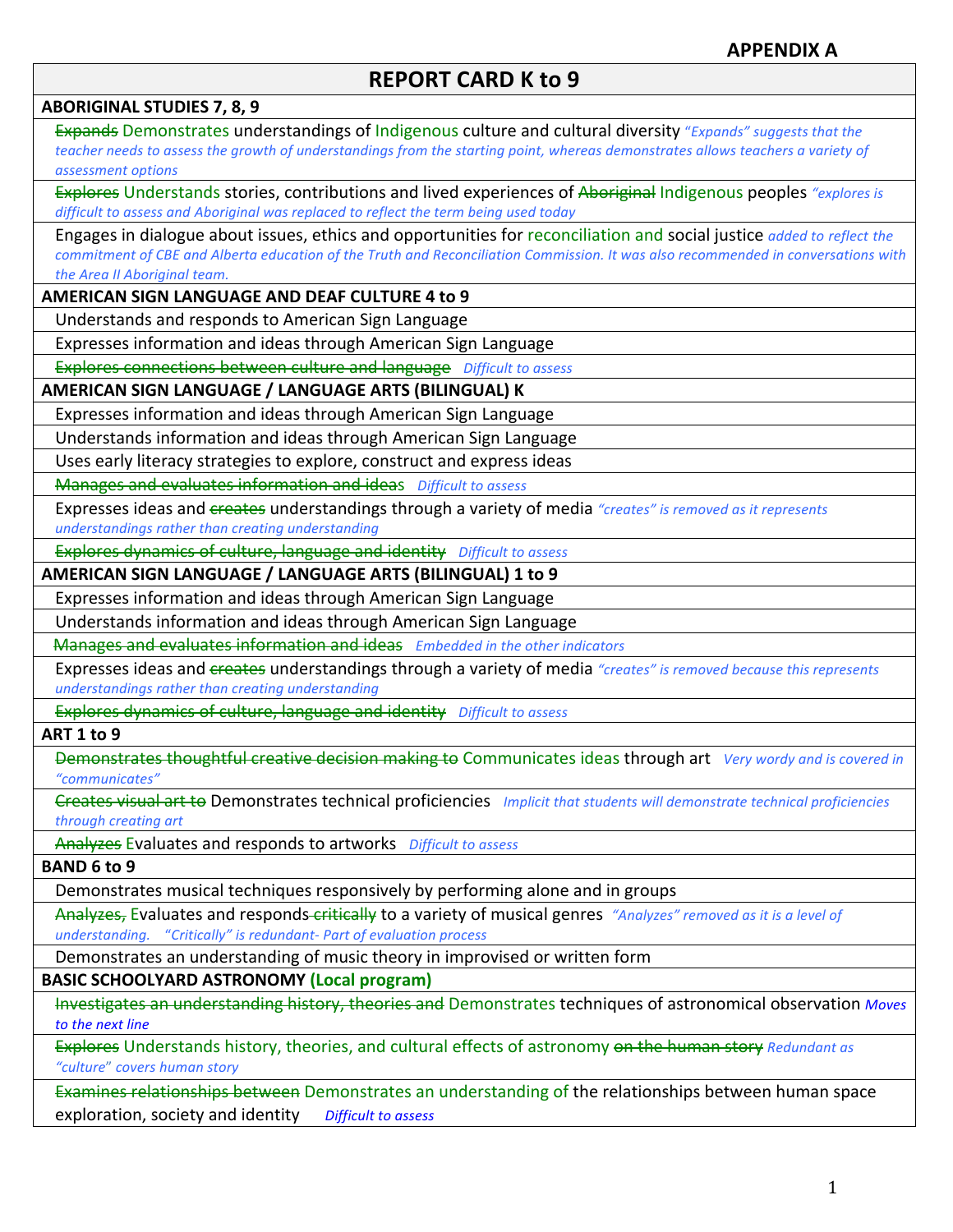**CAREER AND TECHNOLOGY FOUNDATIONS 5 to 9** Explores interests and skills in the Designs and plans of approaches in response to challenges *Difficult to assess* Creates a product, performance or performs a service in response to challenges *What is meant by performance?* Unclear if this is really necessary in this context? Appraises process, product, performance or service and personal contribution in response to challenges Communicates and demonstrates knowledge and skills in response to challenges "Demonstrates" is redundant as it is *covered in communicates* **CHINESE LANGUAGE AND CULTURE 4 to 9** Understands and responds to oral and written language Speaks to express information and ideas Writes to express information and ideas Represents ideas and understandings through a variety of media *important for all Languages* **CHINESE LANGUAGE ARTS K** Understands and responds to oral language Speaks to communicate information and ideas Uses early literacy strategies to explore, construct and express ideas **CHINESE LANGUAGE ARTS 1 to 9** Understands and responds to oral language Speaks to communicate information and ideas Reads to explore, construct and extend understanding Writes to develop, organize and express information and ideas Represent ideas and understandings through a variety of media *important for all Languages* **CHORAL MUSIC 7 to 9** Demonstrates musical techniques responsively by performing alone and in groups Analyzes, Evaluates, and responds critically to a variety of musical genres "Analyzes" removed as it is a level of *understanding.* "*Critically" is redundant- Part of evaluation process* Demonstrates understanding of Understands music theory in improvised or written form **CREATIVE EXPRESSION K** Explores and experiments with art Expresses ideas and feelings through drama and creative movement Responds to and experiments with music **CREATIVE PROBLEM SOLVING 7 to 9** Develops, Applies and refines critical and creative thinking skills "Develops" is removed as difficult to assess Works and collaborates effectively with others Develops approaches for Demonstrates skills and processes for inquiry and research *"Develops"* is removed as difficult to assess **DANCE 7 to 9** Develops and refines Demonstrates the skills and techniques of a variety of dance styles *Developing and refining are two very different things* Applies dance concepts through composition Explores Understands the relationships between dance and society Difficult to assess **DRAMA 1 to 9** Demonstrates individual and collaborative Makes decisions making that lead to creative expression *clear in the process and drama teacher will observe that* Performs dramatic works with clarity and precision *Part of evaluation process* 

Analyzes, evaluates and responds critically to dramatic works "Critically" is redundant - Part of evaluation process "Analyzes" was removed as it is a level of understanding.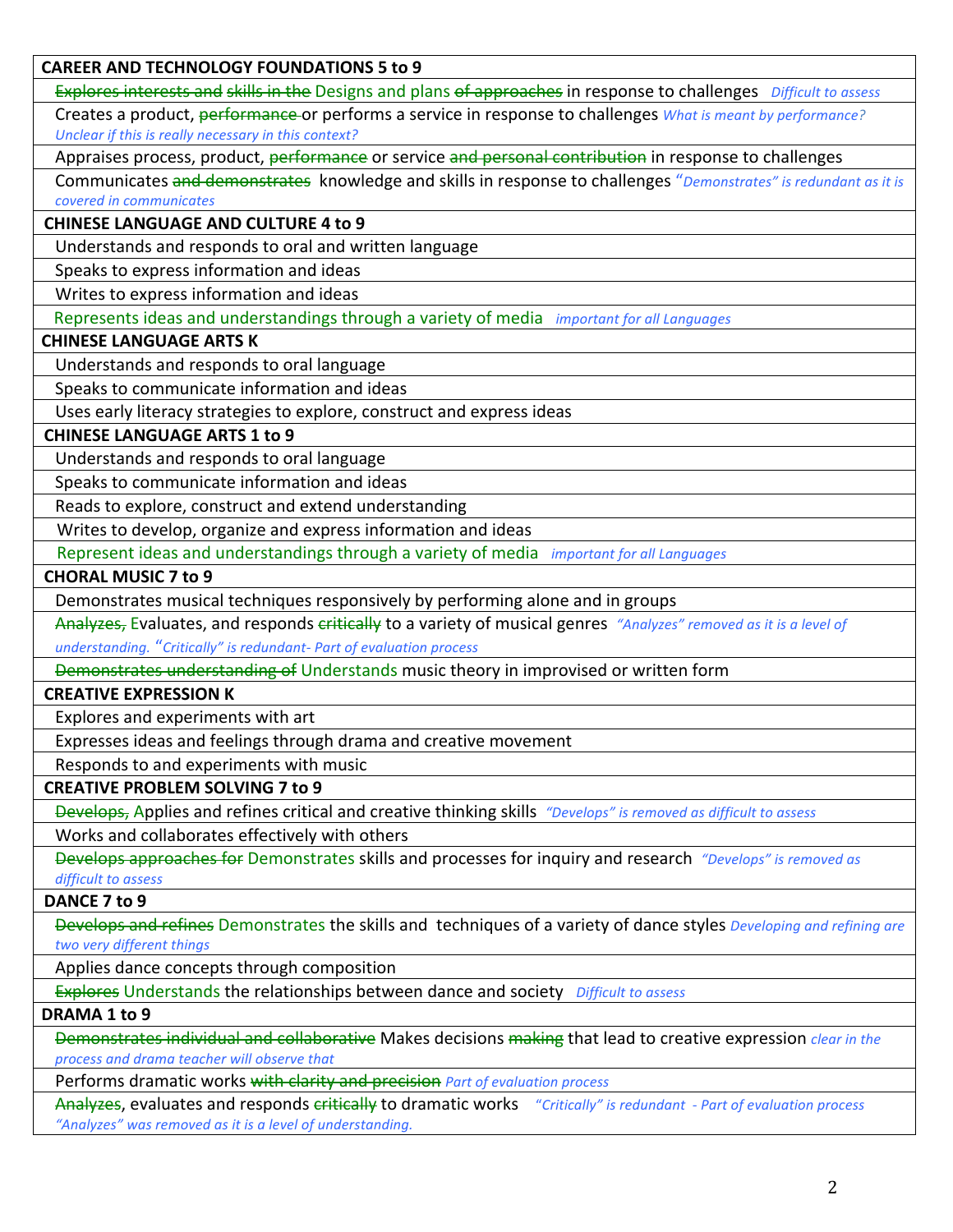| ENGLISH LANGUAGE LEARNING (ELL) LANGUAGE PROFICIENCY K ESL LANGUAGE PROFICIENCY K                                                                                   |
|---------------------------------------------------------------------------------------------------------------------------------------------------------------------|
| Replace ELL with ESL to develop consistency with other areas of the report card or ESL to ELL                                                                       |
| Listening proficiency level                                                                                                                                         |
| Speaking proficiency level                                                                                                                                          |
| Overall proficiency level                                                                                                                                           |
| ENGLISH LANGUAGE LEARNING (ELL) LANGUAGE PROFICIENCY 1 to 9 ESL LANGUAGE PROFICIENCY 1 to 9                                                                         |
| Replace ELL with ESL to develop consistency with other areas of the report card or ESL to ELL                                                                       |
| Listening proficiency level                                                                                                                                         |
| Speaking proficiency level                                                                                                                                          |
| Reading proficiency level                                                                                                                                           |
| Writing proficiency level                                                                                                                                           |
| Overall proficiency level                                                                                                                                           |
| <b>ENGLISH LANGUAGE ARTS K</b>                                                                                                                                      |
| Uses early literacy strategies to explore, construct and express ideas                                                                                              |
| Manages and evaluates information and ideas In the Social Studies and Science where they use and these skill and these<br>skills are embedded in the other outcomes |
| Constructs meaning and makes connections through speaking                                                                                                           |
| Constructs meaning and makes connections through listening                                                                                                          |
| Expresses ideas and creates understandings through a variety of media "creates" is removed because this represents                                                  |
| understandings rather than creating understanding                                                                                                                   |
| Performs and refines fine motor skills in literacy Important part of Kindergarten literacy programs - Feedback from                                                 |
| <b>Kindergarten Teachers</b>                                                                                                                                        |
| <b>ENGLISH LANGUAGE ARTS 1 to 9; KAE 8 and 9</b>                                                                                                                    |
| Reads to explore, construct and extend understanding                                                                                                                |
| Writes to develop, organize, and express information and ideas                                                                                                      |
| Manages and evaluates information and ideas In the Social Studies and Science where they use and these skill and these<br>skills are embedded in the other outcomes |
| Constructs meaning and makes connections through speaking                                                                                                           |
| Constructs meaning and makes connections through listening                                                                                                          |
| Represents ideas and-create understandings through a variety of media "creates" is removed because this represents                                                  |
| understandinas rather than creating understanding                                                                                                                   |
| <b>ENVIRONMENTAL AND OUTDOOR EDUCATION 6 to 9</b>                                                                                                                   |
| Understands ecological processes and impacts of human activity                                                                                                      |
| Applies skills and knowledge for safe, environmentally responsible outdoor activity                                                                                 |
| Demonstrates awareness and responsibility for actions as a member of a group                                                                                        |
| <b>ESL ACCELERATED ENGLISH 7 to 9</b>                                                                                                                               |
| Develops and Applies understanding of academic language in learning contexts "Develops" difficult to assess "in                                                     |
| learning contexts" is redundant                                                                                                                                     |
| Comprehends and creates a variety of written texts                                                                                                                  |
| Speaks and listens for understanding                                                                                                                                |
| <b>ESL BEGINNER ENGLISH LANGUAGE DEVELOPMENT 7 to 9</b>                                                                                                             |
| Understands basic structure and vocabulary of the English language                                                                                                  |
| Applies English language skills to engage in social and academic tasks                                                                                              |
| Communicates with a recognition of social and cultural contexts                                                                                                     |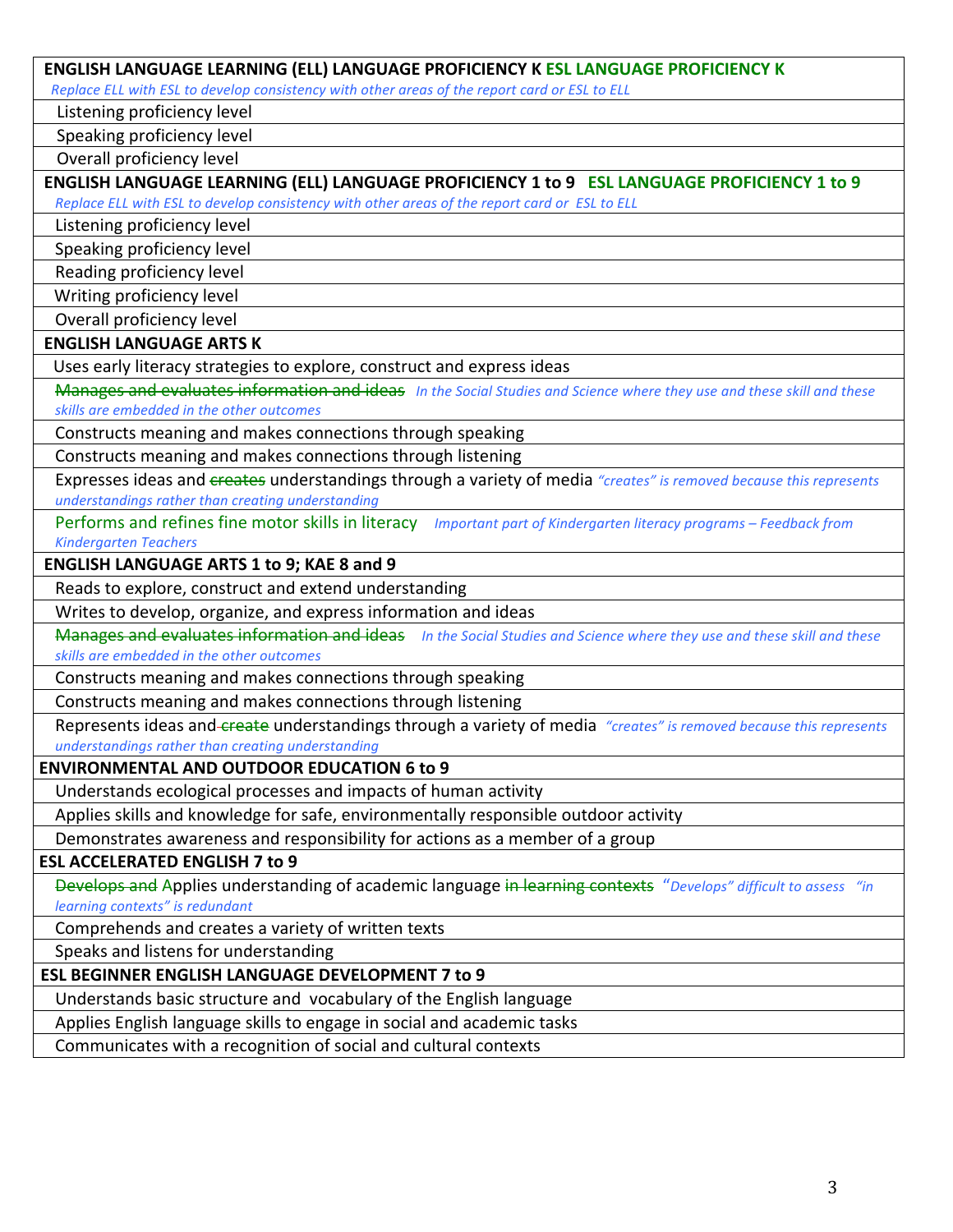|                                       | ESL INTRODUCTION TO MATHEMATICS 7 to 9 Changes make to maintain consistency with outcomes for math                       |
|---------------------------------------|--------------------------------------------------------------------------------------------------------------------------|
|                                       | Develops and Applies English language skills for building understanding in mathematics Developing language skills        |
| is in Language Arts and is redundant. |                                                                                                                          |
|                                       | Uses mathematical reasoning to analyze and solve problems                                                                |
|                                       | Develops approaches for applying mathematical concepts and processes                                                     |
|                                       | Models, represents and communicates mathematical ideas to solve problems                                                 |
|                                       | Applies effective strategies for computation                                                                             |
|                                       | ESL INTRODUCTION TO SCIENCE 7 to 9 Changes make to maintain consistency with outcomes for Science                        |
|                                       | Develops and Applies English language sills for building understanding in Science                                        |
|                                       | Uses scientific reasoning to analyze and solve problems Solves problems through scientific reasoning<br><b>Difficult</b> |
| to assess                             |                                                                                                                          |
|                                       | Develops approaches Demonstrates skills for inquiry and communication Difficult to assess                                |
|                                       | ESL INTRODUCTION TO SOCIAL STUDIES 7 to 9 Changes make to maintain consistency with outcomes for Social Studies          |
|                                       | Develops and Applies English language sills for building understanding in social studies                                 |
|                                       | Explores ideas and issues from different points of view Communicates understanding of events and/or issues               |
|                                       | from different points of view "Explores" is difficult to assess                                                          |
|                                       | Develops approaches Demonstrates skills and processes for inquiry and research                                           |
| <b>EXPLORATION IN FILM 7 to 9</b>     |                                                                                                                          |
|                                       | <b>Develops and Applies techniques and processes</b> Difficult to assess                                                 |
|                                       | Examines Communicates an understanding of current and historical relationships between film, culture and                 |
| society "Examines" is a process       |                                                                                                                          |
|                                       | Creates and critiques, evaluates meaning portrayed in film "Critique" is redundant" - Part of evaluation process         |
|                                       | <b>EXPLORATION IN THE FINE AND PERFORMING ARTS 6 to 9</b>                                                                |
|                                       | Develops skills, self- awareness and self- expression through the arts                                                   |
|                                       | <b>Explores Understands relationships between the arts and society</b>                                                   |
|                                       | Critically Evaluates and personally responds to the arts "Critically" and "personally" are implicit in responding        |
|                                       | FRENCH AS A SECOND LANGUAGE (INTENSIVE) 5/6                                                                              |
|                                       | Understands and responds to oral language                                                                                |
|                                       | Communicates information and ideas through speaking                                                                      |
|                                       | Reads to explore, construct and extend understanding                                                                     |
|                                       | Writes to develop, organize, and express information and ideas                                                           |
|                                       | Develops effective strategies for language learning<br>Redundant How is this evaluated?                                  |
|                                       | <b>FRENCH AS A SECOND LANGUAGE K to 3</b>                                                                                |
|                                       | Understands and responds to oral language                                                                                |
|                                       | Speaks to express Expresses information and ideas through speaking                                                       |
|                                       | <b>FRENCH AS A SECOND LANGUAGE 4 to 9</b>                                                                                |
|                                       | Understands and responds to oral and written language                                                                    |
|                                       | Speaks to express information and ideas                                                                                  |
|                                       | Writes to express information and ideas                                                                                  |
|                                       | Represents ideas and understandings through a variety of media Important for all Languages                               |
| <b>FRENCH LANGUAGE ARTS K</b>         |                                                                                                                          |
|                                       | Understands and responds to oral language                                                                                |
|                                       | Speaks to express information and ideas                                                                                  |
|                                       | Uses early literacy strategies to explore, construct and express ideas                                                   |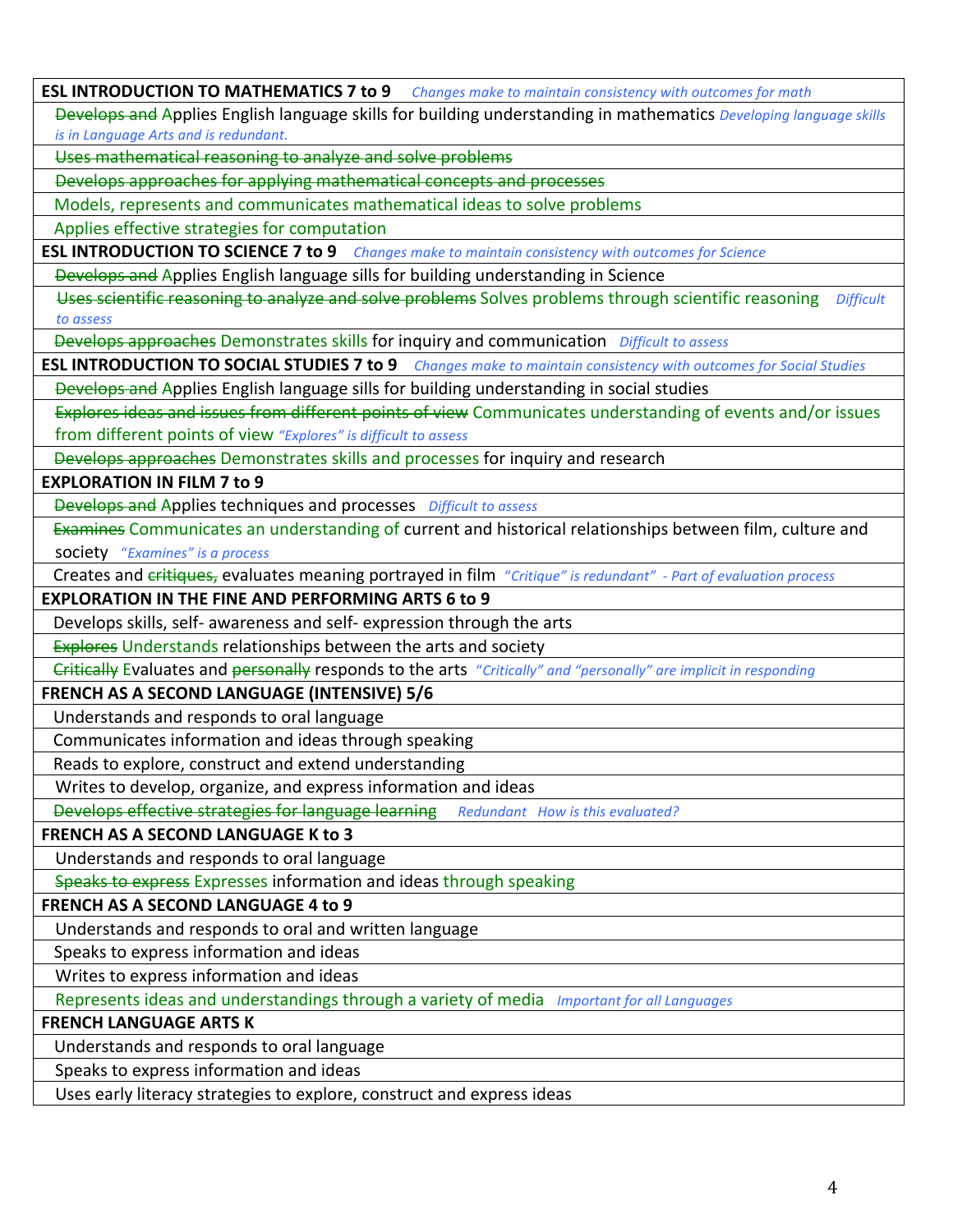| <b>FRENCH LANGUAGE ARTS 1 to 9</b>                                                                                        |
|---------------------------------------------------------------------------------------------------------------------------|
| Understands and responds to oral language                                                                                 |
| Speaks to communicate information and ideas                                                                               |
| Reads to explore, construct and extend understanding                                                                      |
| Writes to develop, organize and express information and ideas                                                             |
| Represents ideas and understandings through a variety of media Important for all Languages                                |
| <b>GERMAN LANGUAGE AND CULTURE 4 to 9</b>                                                                                 |
| Understands and responds to oral and written language                                                                     |
| Speaks to express information and idea                                                                                    |
| Writes to express information and ideas                                                                                   |
| Represents ideas and understandings through a variety of media <i>Important for all Languages</i>                         |
| <b>GERMAN LANGUAGE ARTS K</b>                                                                                             |
| Understands and responds to oral language                                                                                 |
| Speaks to express information and ideas                                                                                   |
| Uses early literacy strategies to explore, construct and express ideas                                                    |
| <b>GERMAN LANGUAGE ARTS 1 to 9</b>                                                                                        |
| Understands and responds to oral language                                                                                 |
| Speaks to communicate information and ideas                                                                               |
| Reads to explore, construct and extend understanding                                                                      |
| Writes to develop, organize and express information and ideas                                                             |
| Represents ideas and understandings through a variety of media<br><b>Important for all Languages</b>                      |
| <b>GUITAR 7 to 9</b>                                                                                                      |
| Demonstrates musical techniques responsively by performing alone and in groups                                            |
| Analyzes, Evaluates, and responds eritically to a variety of musical genres "Critically" is redundant- Part of evaluation |
| process "Analyzes" removed as it is a level of understanding                                                              |
| Demonstrates an understanding of Understands music theory in improvised or written form                                   |
| <b>HEALTH + LIFE SKILLS K to 9</b>                                                                                        |
| Makes safe and healthy choices based on experiences and information difficult to assess                                   |
| Develops Demonstrates skills to form and maintain healthy relationships difficult to assess                               |
| Explores roles and responsibilities to work towards life and learning goals Redundant - covered in Results 4              |
| HUMANITIES 4 to 9; KAE 8 and 9 Changes make to maintain consistency with changes made for LA and Social Studies           |
| Reads to explore, construct and extend understanding                                                                      |
| Writes to develop, organize and express information and ideas                                                             |
| Manages and evaluates information and ideas                                                                               |
| Constructs meaning and makes connections through speaking                                                                 |
| Constructs meaning and makes connections through listening                                                                |
| Represents ideas and creates understandings through a variety of media "creates" is removed because this represents       |
| understandings rather than creating understanding                                                                         |
| Demonstrates knowledge and understanding of citizenship and identity concepts                                             |
| Explores Communicates understanding of events and/or issues from different points of view                                 |
| Demonstrates skills and processes for inquiry and research                                                                |
| Communicates ideas in an informed and persuasive manner<br>Duplicated - included in constructing meaning and              |
| representing                                                                                                              |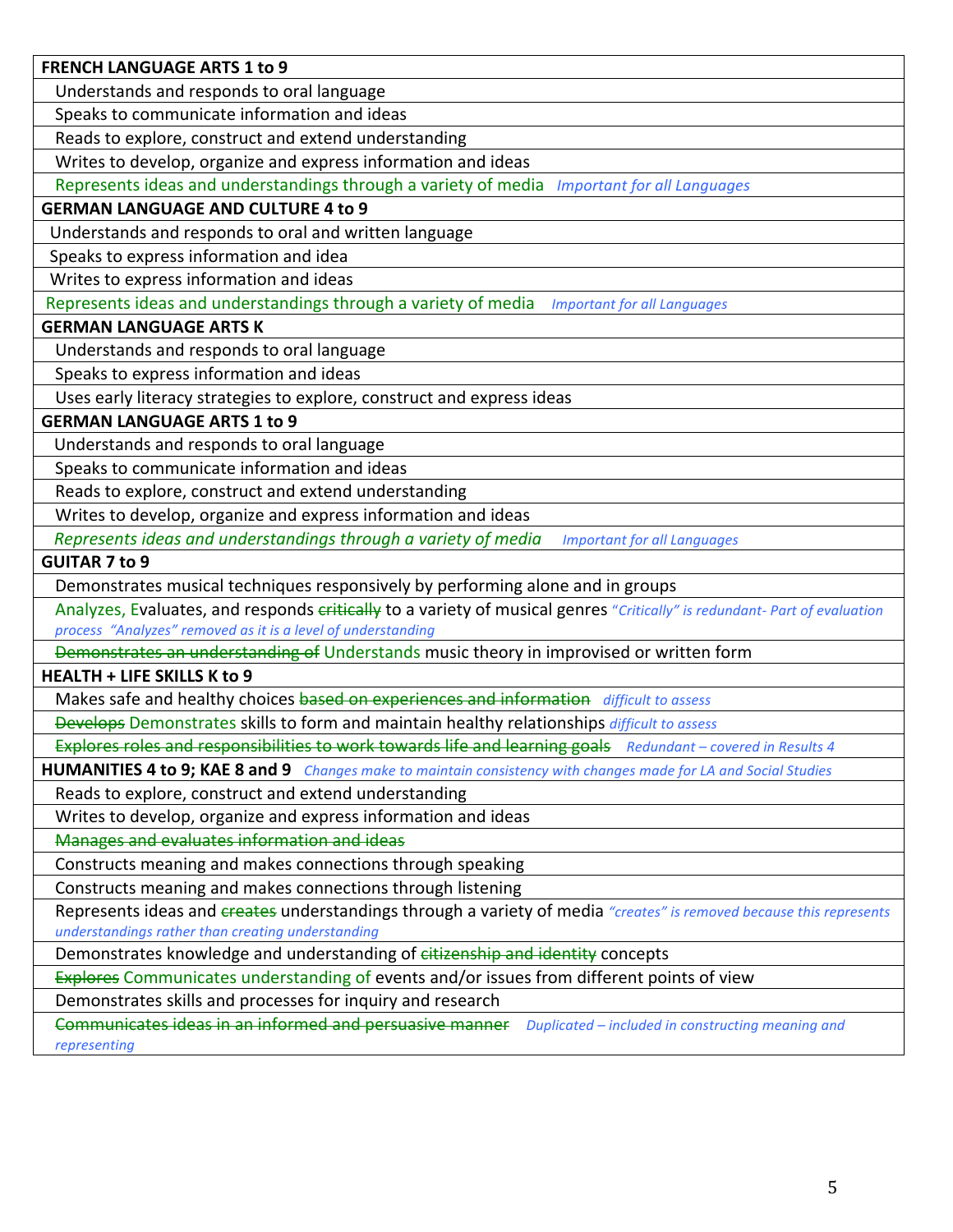## **INTRODUCTION TO AMERICAN SIGN LANGUAGE AND DEAF CULTURE 7 to 9**

Develops and Applies language skills across contexts

Makes connections between language, culture, community and self Difficult to assess

Explores Understands current and historical stories, contributions and lived experiences of deaf people *Difficult to assess*

# **LEADERSHIP/ SERVICE 7 to 9**

**Develops and refines leadership skills** Demonstrated through remaining outcomes

Applies leadership practices in authentic contexts

Explores and refines strategies for Engages others in the school and the greater community *Removed explores and refines strategies because difficult to assess*

#### **MATHEMATICS K**

Understands mathematical concepts and relationships

Uses mathematical reasoning to analyze and solve problems *included in last outcome* 

Explores and develops strategies for mental mathematics and estimation *not part of the kindergarten curriculum* 

Models, represents and communicates mathematical ideas to solve problems

#### **MATHEMATICS 1 to 9; KAE 8 and 9**

Understands mathematical concepts and relationships

Uses Mathematical reasoning to analyze and solve problems *included in last outcome* 

**Develops and Applies appropriate and efficient effective strategies for computation** "*efficient"* and "appropriate" are redundant as effective strategies. Both are difficult to assess. Mental mathematics is a process and a strategy.

Explores and develops strategies for mental mathematics and estimation Not learning targets; they are processes

Models, represents and communicates mathematical ideas to solve problems - *Includes reasoning and analyzing* 

#### **MILITARY HISTORY 7 and 8**

Examines the Understands the relationships between military history and current events, culture and identity *"Examines" has been removed as difficult to assess*

Uses critical and creative thinking to explore Demonstrates understanding of military history from different points of view

Draws upon multiple texts and perspectives to conduct research and develop historical sensitivity *Task specific* and *are met in the remaining two outcomes*

#### **MUSIC 1 to 9**

Demonstrates technical ability with clarity and precision "clarity" and "precision" are removed because they are levels of *performances*

Analyzes, Evaluates and responds critically to music "Analyzes" and "critically" are removed because they are levels of *understanding*

Understands and expresses musical ideas

**PERFORMING ARTS 7 to 9** \*This entire program is covered in drama, is a locally developed option- please consider putting this  *under drama*

Explores and develops skills in theatrical production

Applies acting skills through performance

Recognizes and fosters the dynamics between performers and an audience *Difficult to assess and very subjective* 

# **PHYSICAL EDUCATION K to 9**

Performs and refines movement skills

Cooperates to demonstrate fair play and teamwork

Explores and applies strategies for leading a healthy, active life *Not something that can be evaluated because there are* too many contributing factors outside of school- It is also part of the health curriculum

Participates in activities that promote physical well-being Students are evaluated on what is done in school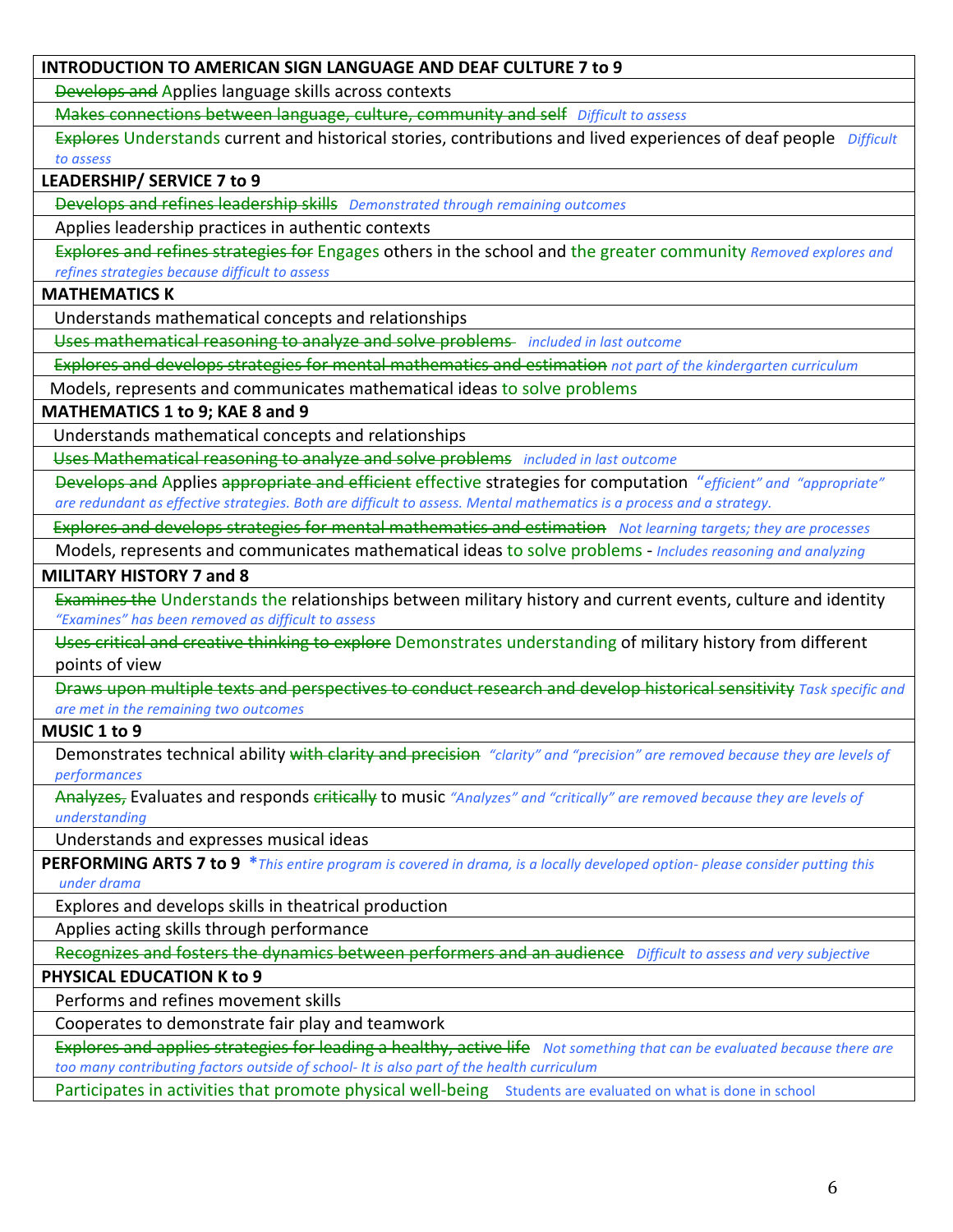**POWER UP YOUR LEARNING 6 to 9** 

Explores and refines understanding Understands of oneself as a learner *Difficult to assess* 

Develops, Adjusts and applies learning strategies, tools and technologies *Difficult to assess* 

Gathers, Reflects on and responds to evidence of learning *"Gathers"* is redundant and part of the process

#### **RESULTS 3: CITIZENSHIP IN LEARNING**

Exercises democratic rights and Demonstrates responsibilities within the learning community *Difficult to assess* 

Demonstrates respect and appreciation for diversity Difficult to assess

Works and collaborates effectively with others

## **RESULTS 4: PERSONAL DEVELOPMENT THROUGH LEARNING**

Demonstrates abilities to reflect and self assess in learning *Part of personalization process for metacognition and reflection and are directly linked to goal setting*

Sets and works towards learning goals

Engages in learning with confidence and persistence *Character traits moved to Results* 5

## **RESULTS 5: CHARACTER IN LEARNING**

Treats others with respect and compassion Covered throughout the Results 3 stems and thus redundant

Engages in learning with confidence and persistence Moved from personal development as they are character words

Makes responsible decisions

**SCIENCE K** 

Investigates and describes living things, objects, events and relationships *information* to be found curriculum letters Explores and experiment communicates understandings of scientific concepts

Develops Demonstrates skills for inquiry and communication "communication" was taken out as it was put into the *strand above*

#### **SCIENCE 1 to 9; KAE 8 AND 9**

Understands and makes connections between concepts

Analyzes and Solves problems through scientific reasoning "Analyzes" removed as it is a level of understanding.

**Develops Demonstrates skills for inquiry and communication** 

Explores scientific events and issues in society and the environment *Does not relate to all units of study and are embedded in understanding of concepts*

## **SOCIAL STUDIES K**

Demonstrates knowledge and understanding of eitizenship and identity Redundant as "citizenship" is embedded in *Results 3* – *Should cover the notion of belonging in other groups* 

Explores events and issues from different points of view

Communicates ideas in an informed and persuasive manner of belonging within groups *Removed as students are just communicating their ideas* 

#### **SOCIAL STUDIES 1 to 9**

Demonstrates knowledge and understanding of citizenship and identity concepts *Redundant as "citizenship"* is *embedded in Results 3*

Explores Communicates understanding of events and/or issues from different points of view *Difficult to assess* 

Demonstrates skills and processes for inquiry and research

Communicates ideas in an informed manner *Duplicated - covered in constructing meaning and representing* 

## **SPANISH LANGUAGE AND CULTURE 4 to 9**

Understands and responds to oral and written language

Speaks to express information and ideas

Writes to express information and ideas

Represents ideas and-understandings through a variety of media *– important for all Languages*